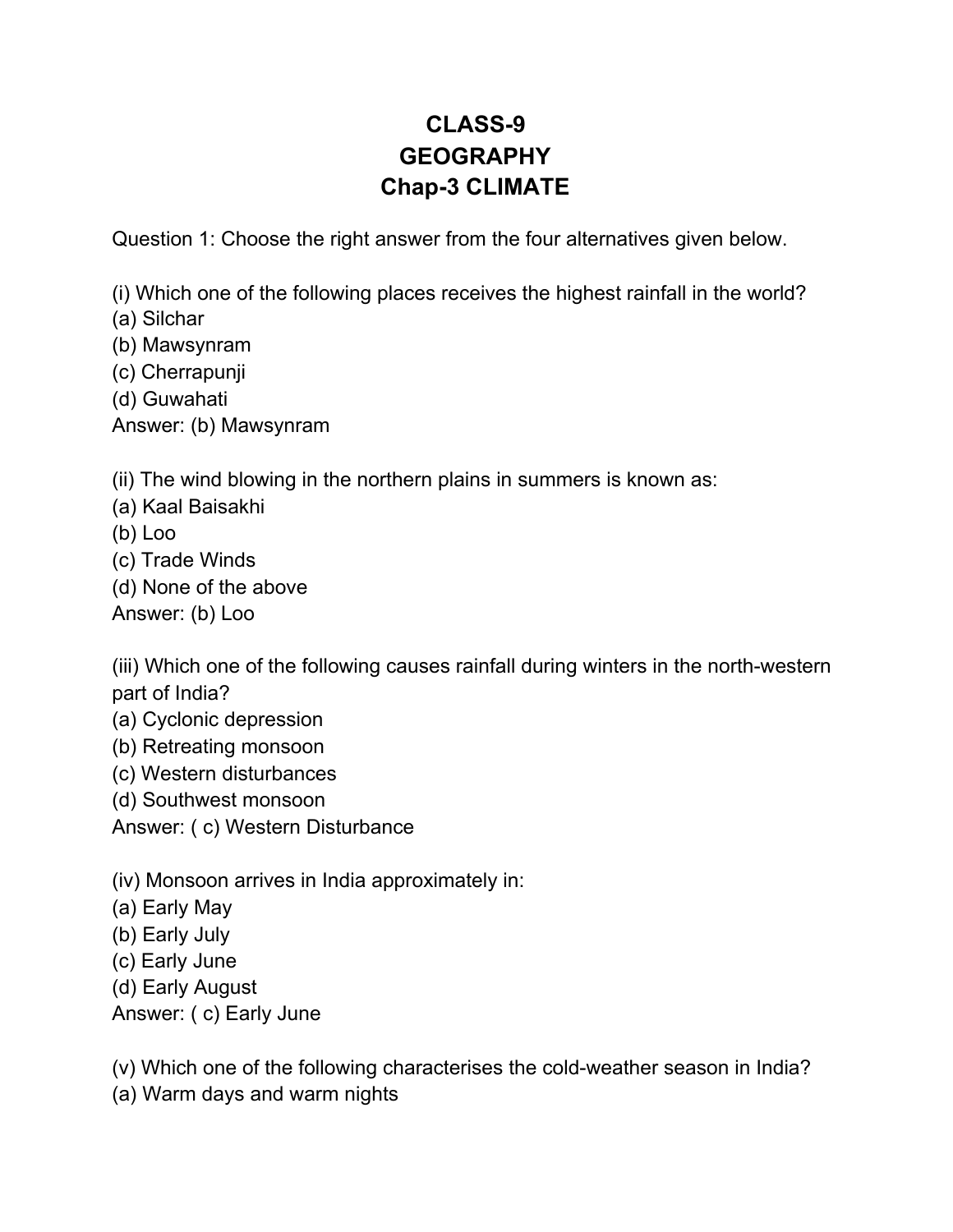(b) Warm days and cold nights

(c) Cool days and cold nights

(d) Cold days and warm nights

Answer: (b) Warm days and cold nights

Question 2:

Answer the following questions briefly.

(i) What are the controls affecting the climate of India? Answer:

(i) The controls affecting the climate of India are: latitude, altitude, pressure and wind system, distance from the sea, ocean currents and relief features.

(ii) Why does India have a monsoon type of climate?

Answer:

The climate of India is strongly influenced by monsoon winds. Hence, it has a monsoon type of climate.

(iii) Which part of India does experience the highest diurnal range of temperature and why?

Answer:

The north-western part of India comprising the Indian Desert experiences the highest diurnal range of temperature. This is because of the fact that sand gains and loses heat very quickly. As a result of this phenomenon, there is a wide difference between day and night temperatures in this region. The day temperature may rise to 50°C and drop down to near 15°C the same night.

(iv) Which winds account for rainfall along the Malabar Coast? Answer:

The south-west monsoon winds are responsible for rainfall along the Malabar Coast.

(v) What are jet streams and how do they affect the climate of India? Answer:

Jet streams are a narrow belt of high-altitude winds in the troposphere. The subtropical westerly jet stream blowing south of the Himalayas are responsible for the western cyclonic disturbances experienced in the north and north-western